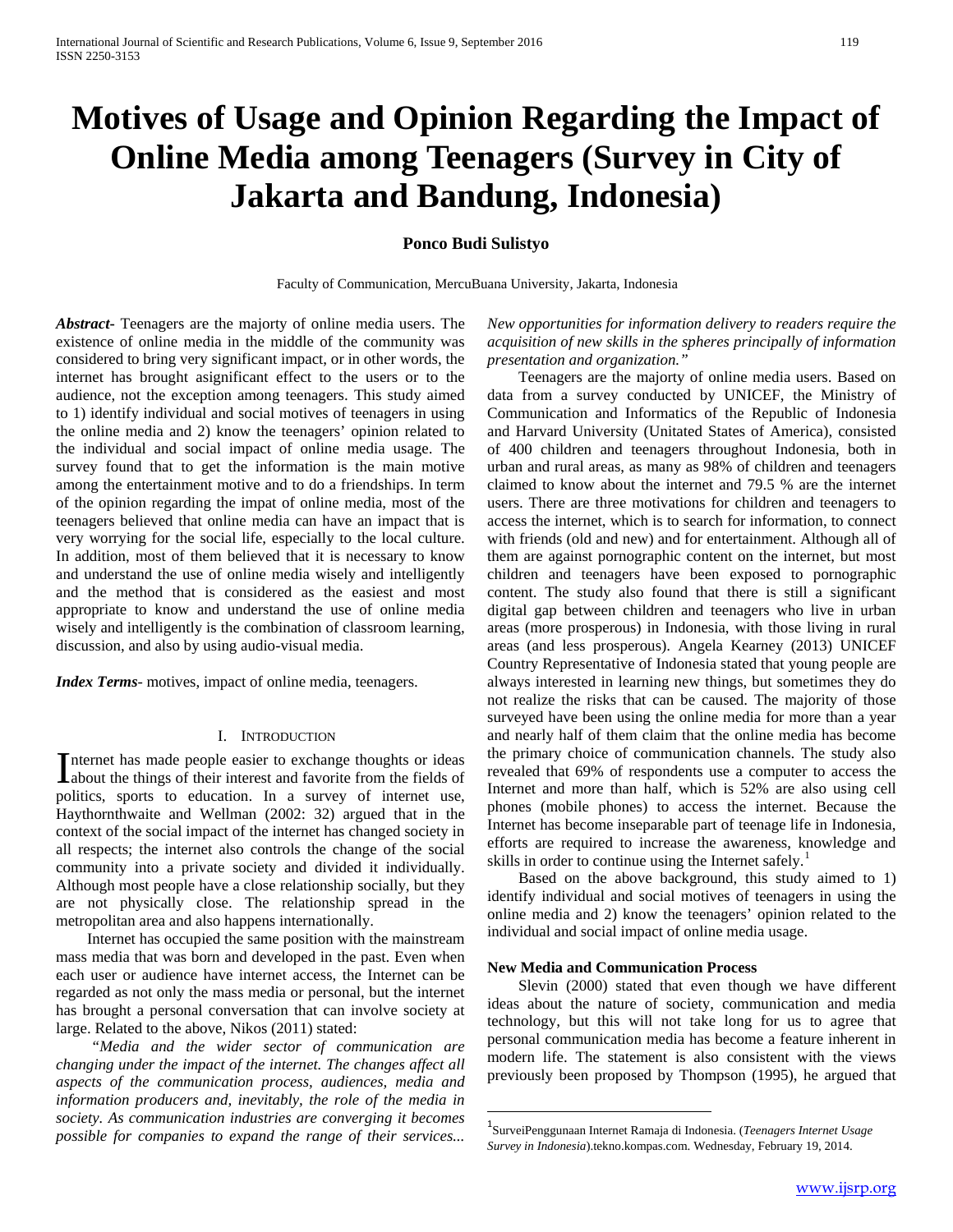the development of the media has changed the way that is profound and irreplaceable for the communication features of contemporary society. No matter where we are or what time of day it is, a number of media, from newspapers to television and from a conventional phone to the phone, allows individuals to experience a variety of events in their environment at that time also. Now, the emergence of new media that spearheaded by the internetis beginning to contribute significantly to the complexity of communication channels in an uncertain world. To know and understand the position of the transformation in modern society, next we need to know the major role of media and be careful with the effect that it has.

 The term new media is oftenly used to refer to the operating media or internet-based digital technology and the integration image and sound technology. But in fact, it is not easy to understand the concept of new media, especially when the pair with the concept of of online media and social media. New media held out the possibility on-demand access to content anytime, anywhere, on any digital device, as well as the interactive user feedback, creative participation and community formation around media content. Another important promise of new media are'democratization' of the creation, publishing, distribution and consumption of media content. The aspect that distinguishes new media from traditional media is the digitization of content into bits. There is also a dynamic aspect of the production of content that can be done in real time, but the offer is less standardized and have not received attention (Socha and Barbara Eber-Schmid, 2014).

 Furthermore, to know how the impact of new media for the communications process, first needs to be investigated some of the differences between new media and old media. The differentiation include systems, technologies and aesthetics. The systemic difference refers to the difference principle direction of the organization. Instruction on the old media is primarily based on the system of broadcasting media and national print media; ownership of the state; funding and regulation; limited supply of broadcast spectrum; centralized public service culture. In the meantime, the direction of the new media are distinguished through global communications and also through local approval; through privatization and setting back issues of ownership, content, arrangement and production program in terms of both technical and legal; through trade missions and results. In terms of technology, digital systems have answered the problems limited spectrum. Limitations of quotas in the broadcasting space have been replaced by medium virtually unlimited voice, text and digital images, the use of fiber-optic lines, breaking through in the aspects of technology transition and development on a large scale in the provision of frequencies to transmit. The aesthetic difference between old media and new media are in this aspect of the speed and interactivity, greater scope in terms of reflectivity and the dominance of images than text. Basically, digital media are media that fast and rate (Axford, 2001). The new media has made a remarkable transition, change the mode of communication that original in print and electronic form, now become interactive. The development of mass communicationd has been changing the nature of communication in society more broadly that the individual experiences can transcend their social environment (Slevin, 2000).

 Meanwhile, Thompson (1995) have previously measured the impact of the new media, which in turn has generated a debate. He argued that the deployment of communication media have developed a new form of interaction and new types of social relationships between individuals. Thompson has created three types of interactionwhich is: 1) interpersonal interaction, 2) interaction by using the media and 3) interaction with quasi intermediary. In particular, the three types of interaction offered by the new media for online audiences today. Internet, YouTube, Facebook and all types of social networks is a very clear example of the new interaction patterns. Thompson was referring to the importance of cultural and public space in studying interactivity. The new media is also a platform that embodies social communication within the members of the community. Social communication in breadth has been understood that this is similar to the idea of cultural anthropology as a way of life and an interactive mode of action that brings together the public and provide the privileges). This idea is represented as the principle of integration of the community and have a basis in facilitating for telling stories, reminiscing and combining information.

 Motif and social nature is also related to online communication. Several studies have found that those who perform traditional social relationships are a little more often use the internet. However, these findings have limitations to generalize. The most common reason to use the internet is as social isolation, are not satisfied with the face to face communication, loneliness, social anxiety, and so on. It has been stated that the focus of the study CMC (computer mediated commuication) is the social separation. The conclusion is that today use the internet more like phones than televisions and gains in internet communication technology has reached a destination where the distance between internet communications and traditional communications have been closed (Thompson, 1995).

 According to Romli (2014), online media - also called digital media - is presented by online media on the internet. Understanding of online media is divided into two senses:

- 1. General definition of online media. Understanding of online media in general, namely any kind or media format that can only be accessed via the internet contain text, images, video, and sound. In this general sense, online media can also be interpreted as online communication. With the general understanding of online media, then email, mailing lists, websites, blogs, whatsapp, and social media are in the category of online media.
- 2. Specific definition of online media. Understanding of online media in particular which is associated with the notion of media in the context of mass communication. Media - stands for mass communication media - in the scientific field of mass communication have certain characteristics, such as publicity and periodicity. Understanding of online media in particular is a medium which presents the work of journalism (news, articles and feature) online.

 Technically or 'physically', online media is the media-based telecommunications and multimedia (computer and internet). Including online media category are the portals, websites (including blogs), online radio, online television and email.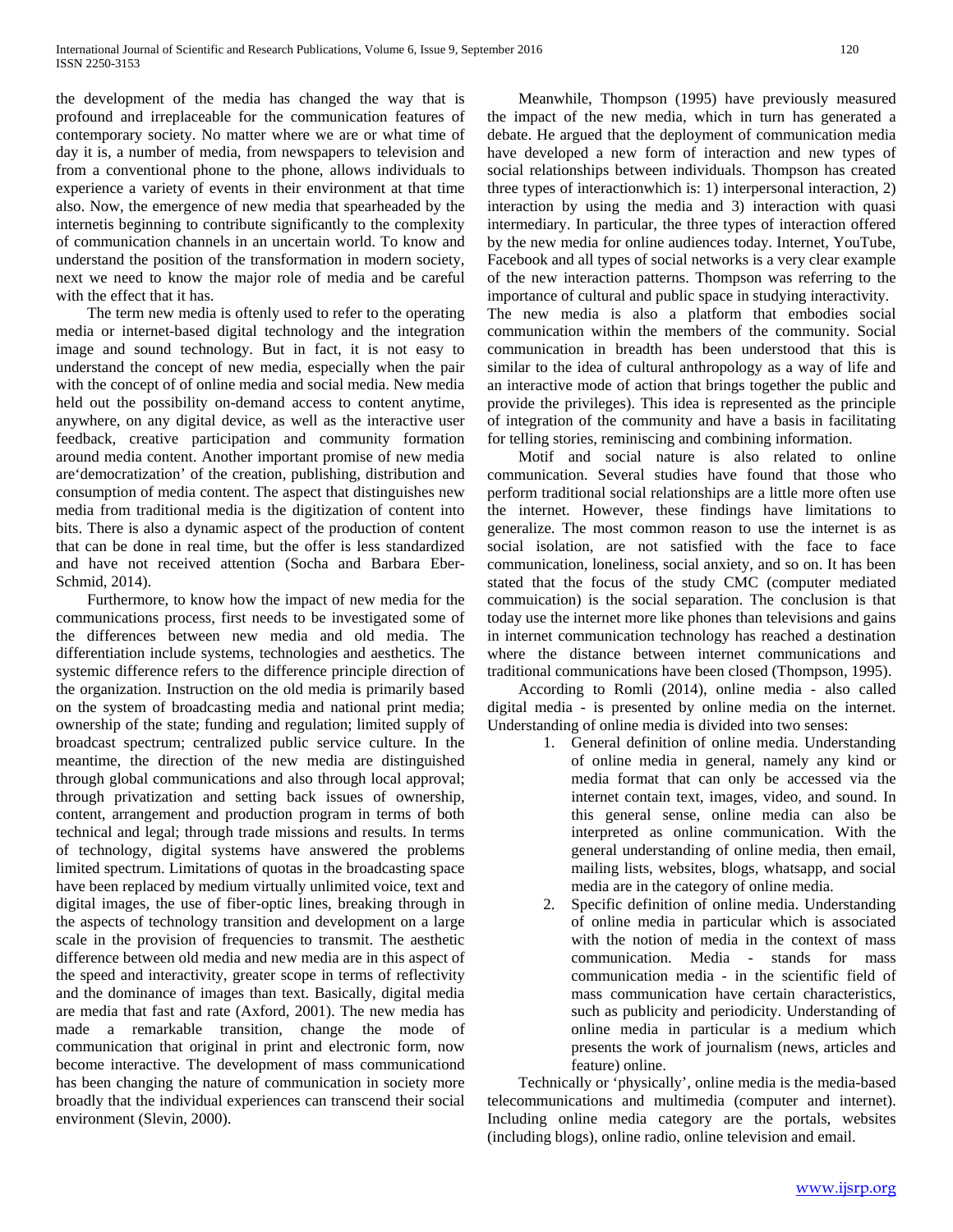## *Uses and Gratification Theory*

 According to the perspective contained in this theory, instead studying of what the media do with humans, the better to study what humans do with the media. The study that using the perspective of this tradition, focusing on the use of media content to obtain gratuities or discovery requirements. Audience behavior in outline regarded as the needs and interests of individuals. It would need to be underlined, this model is a model of the process of admission only, do not cover the entire communication process.

 McQuail (1979) stated that there are two main points that drive the emergence of approach 'uses' is, among other things:

- 1. The existence of opposition to a deterministic view of the effect of the media, which is part of the dominant role of the individual that we know the two-steps model of communication.
- 2. There is a desire to escape from a prolonged debate about the tastes of the mass media. In this issue uses and gratification approach has presented another alternative of looking at the relationship between media content with the audience, and in the categorization of media content - according to 'function' and not according to the 'level of tastes'.

 There are three assumptions of the uses and gratification theory, which explains how people use mass communication to meet their needs, to discover the motives behind the use of media by individuals and to identify the positive and negative effects of media use by individuals. Departing from these motives, uses and gratification theory assumes that the audience using certain media to achieve their goals or satisfaction. There are some some different requirements that can be satisfied from the use of media. Media can satisfy cognitive needs, including knowledge and information; affective needs, including emotional and aesthetic experiences; personal integration needs, which allows the audience to achieve self-confidence or their selfdevelopment, social integration needs, including creating relationships with others through a communication network; and release the tension and avoid tension. However, these theoretical models suggest that the audience should be able to identify, educate, entertain social interaction based forms of media they use (Sendjaja, 2003).

## **The Impact of Online Media to the Teenagers**

 Teenagers are among the users of online media that are quite dominant. Data from Ministry of Communications and Informatics of the Republic of Indonesia in 2014 showed that the number of internet users in Indonesia based on age are those who are in the age range 18-25 years as many as 45% of the total internet users in Indonesia, where the age is entered into the category of teenager age.

 The existence of online media in the middle of the community was considered to bring very significant impact, or in other words, the internet has brought a significant effects to the users or to the audience, not the exception among teenagers. As the mass media, the internet also has the potential to impact both individually and socially for its users. According Nurudin (2007) that there are three categories of media effect on individuals, namely:

- 1. CognitiveImpact (Knowledge). Cognitive impact is the consequences arising on self-communicant that are informative for a person. In the cognitive impacts discussed about how the media can help people to learn useful information and develop cognitive skills.
- 2. AffectiveImpact (Attitude). This impact levels are higher than the cognitive impacts. The purpose of mass communication is not just to tell the audience about something, but more than that, the audience is expected to also feel compassion, touched, sad, happy, angry, and so on. Excitement can not be measured with a loud laugh when watching the funny scenes. But the researchers have managed to find the factors that affect the intensity emotional stimuli of mass media messages.
- 3. Behavioral impact is the result that arise in the audience in the form of behavior, actions or activities. A scene of violence on television makes people violent. Cooking broadcast on television make mothers more fond and creative in cooking. But there are also reports that the film was not able to motivate urban youth to avoid the use of illegal drugs.

 In addition, the mass media including online media also have an impact for the community, or commonly referred to as the social impact of mass media. The existence of mass media in presenting information tends to trigger change and has an impact on the determination of lifestyle of the people. Various information presented is considered to influence the shape of the positive and negative. Slowly but effective, media shaping public views on how people view personal and how one should relate to the everyday world.

 Messages or information conveyed by the media may support the society for the better, make people are happy with themselves, feel pretty or otherwise restore confidence or feel lower than the others. Shifting patterns of behavior that is caused by mass media can occur in the family, school, and in social life. Manifestation of the changing patterns of other behaviors that lifestyle. Changes in lifestyle in terms of impersonation or imitation excessively against themselves a firgur being idolized based on information obtained from the media. Usually someone will imitate everything associated with his idol, whether in dress, appearance, hairstyle or manner of speech that reflects who his idol (Trimarsanto, 1993: 8). The foregoing tend to have more influence over the younger generation.

 Socio-psychologically, information flows that hit our lives will lead to a variety of influences on the development of life, particularly for children and teenagers. Their behavior patterns, gradually influenced by what they received that may deviate from the stage of development of the soul as well as the norms in force. This can occur when the impressions or information that should be consumed by adults was watched by children (Amini, 1993). The impact of the mass media can be varied among the behaviors that deviate from social norms or cultural values. In this modern age, people generally assume it's not something that violates the norms, but has been considered as part of the mass trend currently. In addition, the development of mass media that very rapidly and can be enjoyed easily lead people tend to think practically.

 Another impact is the growing trend towards consumerism lifestyle. With the development of mass media, especially with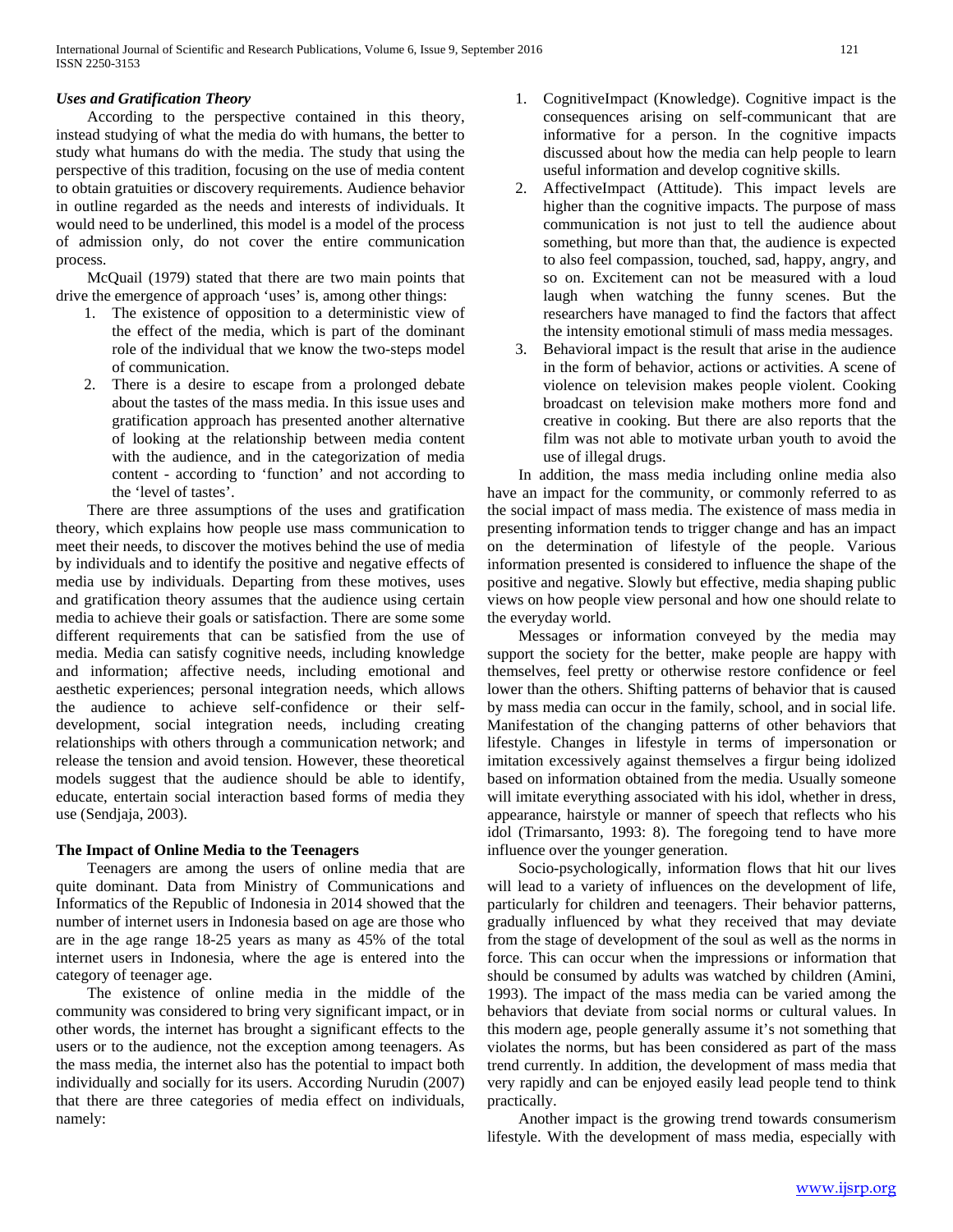the advent of modern (new) mass media is a bit much to make people constantly overwhelmed by feelings of dissatisfaction and lifestyle versatile instant. This lifestyle will unwittingly kill the creativity that exists within us in the future. Globalization is now impacting on the development of Indonesian culture. Rapid flow of information and telecommunications turned out to cause a predisposition that leads to the dissipation of the values of cultural preservation.

## II. RESEARCH METHODS

 This research used survey method that according to Wiseman and Aron (1971) survey is a method of collecting and analyzing social data by using the structured and using interviews and questionnaires were very detailed to get information from the respondent's enormous by sampling on the population. The survey has a number of advantages, for example can be used to investigate problems in a natural setting, without having to be designed in the laboratory. The survey when involving larger data, can forecast trends and provide measurable data with a pretty clear indicator that can be used as the basis for policy-making. The survey also less restricted by geographical constraints because it can be done by sending a questionnaire or ask questions by telephone. This research is trying to find an exact description of all activities and enough objects, the process of human beings. Whenever possible quantitative description can be done, in order to do statistical analysis, but it is possible to use a qualitative description of the sentence (Wimmer and Dominick, 2005: 167-168).

 The research subjects are the teenagers aged 14-17 years. Teenagers are among the dominant internet users, based on the results of research conducted by UNICEF together with the Ministry of Communication and Informatics of the Republic of Indonesia and the University of Harvard (United States of America)consisted of 400 children and teenagers throughout Indonesia, both in urban and rural areas, as many as 98% of children and teenagers claimed to know about the internet and 79.5% are internet users. Jakarta is a city with the highest internet users in Indonesia, namely 3.54 million users and Bandung is the city with the third highest after city of Jakarta and Surabaya with the number of 579,000 users.<sup>[2](#page-0-1)</sup> For the purposes of the survey data collection, it has beenselected the teenagers in two cities, which arethe city of Jakarta and Bandung as many as 185 respondents.

## III. RESEARCH FINDINGS

## **The Motives of Online Media Usage: The Information Aspects**

 The following data will explain the motive that underlying the respondents in using online media. In the first aspect of this motive is the related to aspects of the information. In terms of the use of online media to get information a total of 77.30% of respondents stated strongly agree. It can be said that online media is used by the majority of teenagers who were respondents in this study is to get information. Although here is not rendering specifically what type of information that they usually find through online media.However, none of the respondents disagreedthat the usesage of internet isto get the information. Based on these data can be said all of the teenagers using internet media also for the purpose of obtaining or getting the information.

 $\frac{1}{2}$ *JumlahPengguna Internet Berdasarkan Kota Tahun* 

*<sup>2013</sup>*.KementrianKomunikasidanInformatikaRepublik Indonesia. (*Number of Internet Users by the City in 2013*.The Ministry of Communication and Informatics of the Republic of

Indonesia.http://statistik.kominfo.go.id/site/data?idtree=326&iddoc=1186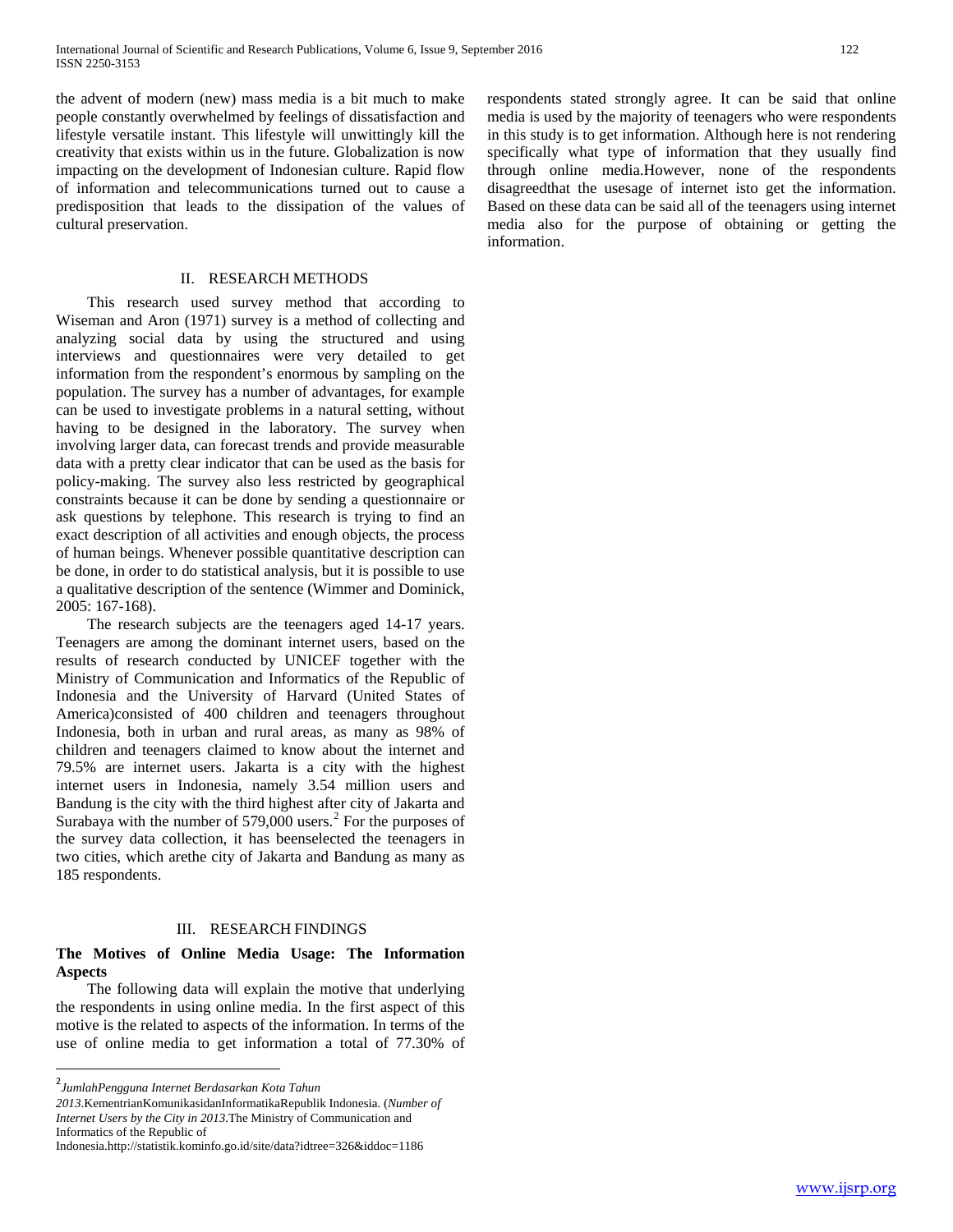| No.          | <b>Using Online Media to Get Information</b> | <b>Sum</b> | $\frac{6}{6}$ |
|--------------|----------------------------------------------|------------|---------------|
|              | Srongly Agree                                | 143        | 77.30         |
|              | Agree                                        | 42         | 22.70         |
|              | Disagree                                     |            | 0.00          |
| Total of Sum |                                              | 185        | 100           |

**Table1. Using Online Media to Get Information**

 Similarly, in terms of using online media to share information, most respondents, as many as 51.35% of respondents stated strongly agree and 48.11% of respondents agree that using the internet is aimed to sharing information.

Although there are respondents who did not agree, but the number is very small, that only 0.54% of respondents. More can be seen in Table 2 below:

| No. | <b>Using Online Media to Share Information</b> | Sum | $\frac{0}{0}$ |
|-----|------------------------------------------------|-----|---------------|
|     | Srongly Agree                                  | 95  | 51.35         |
|     | Agree                                          | 89  | 48.11         |
| 3   | Disagree                                       |     | 0.54          |
|     | <b>Total of Sum</b>                            | 185 | 100           |

**Table 2. Using Online Media to Share Information**

 The last part of the aspect of information is using online media to update the information, where the majority of respondents strongly agree that they were using online media one of them is to update the information, as many as 56.22% of respondents strongly agreed and42.16% of respondents agree with the statement. Only 1.62% of respondents who claimed not agree that the use of online media is to update the information. Thus we can say that the internet is one medium that is quite close to the teenager in updating the information they have. In this regard, can be seen in Table 3 below:

# **Table3.Using Online Media to Update Information**

| No.            | <b>Using Online Media to Update Information</b> | <b>Sum</b> | $\frac{6}{6}$ |
|----------------|-------------------------------------------------|------------|---------------|
|                | <b>Strongly Agree</b>                           | 104        | 56.22         |
| $\overline{c}$ | Agree                                           | 78         | 42.16         |
| 3              | Disagree                                        |            | 1.62          |
|                | <b>Total of Sum</b>                             |            | 100           |

# **The Motives of Online Media Usage: The Social Aspects**

 The next section is the motive nor the factors behind the use of online media is the social aspect. The first social motive is to use online media to socialize. Table 4 below illustrates that the majority of teenagers agree that the use of online media is to socialize, as many as 55.68% of respondents, while there are 40% of respondnets stated strongly agree. From these data can be said that the online media is one tool used by teenagers to

socialize, as well as socializing in face to face. Online media has become a kind of bridge for young people to socialize, get to know each other and get along with each other. Although there are respondents who disagree that using theonline media for socializing, but their number is not so dominant, that there are 4.32% of respondnets. More can be seen in the following table:

| <b>Table4. Using Online Media to Socialize</b> |  |  |
|------------------------------------------------|--|--|
|------------------------------------------------|--|--|

| No. | <b>Using Online Media to Socialize</b> | <b>Sum</b> | $\frac{6}{9}$ |
|-----|----------------------------------------|------------|---------------|
|     | <b>Strongly Agree</b>                  | 74         | 40            |
|     | Agree                                  | 103        | 55.68         |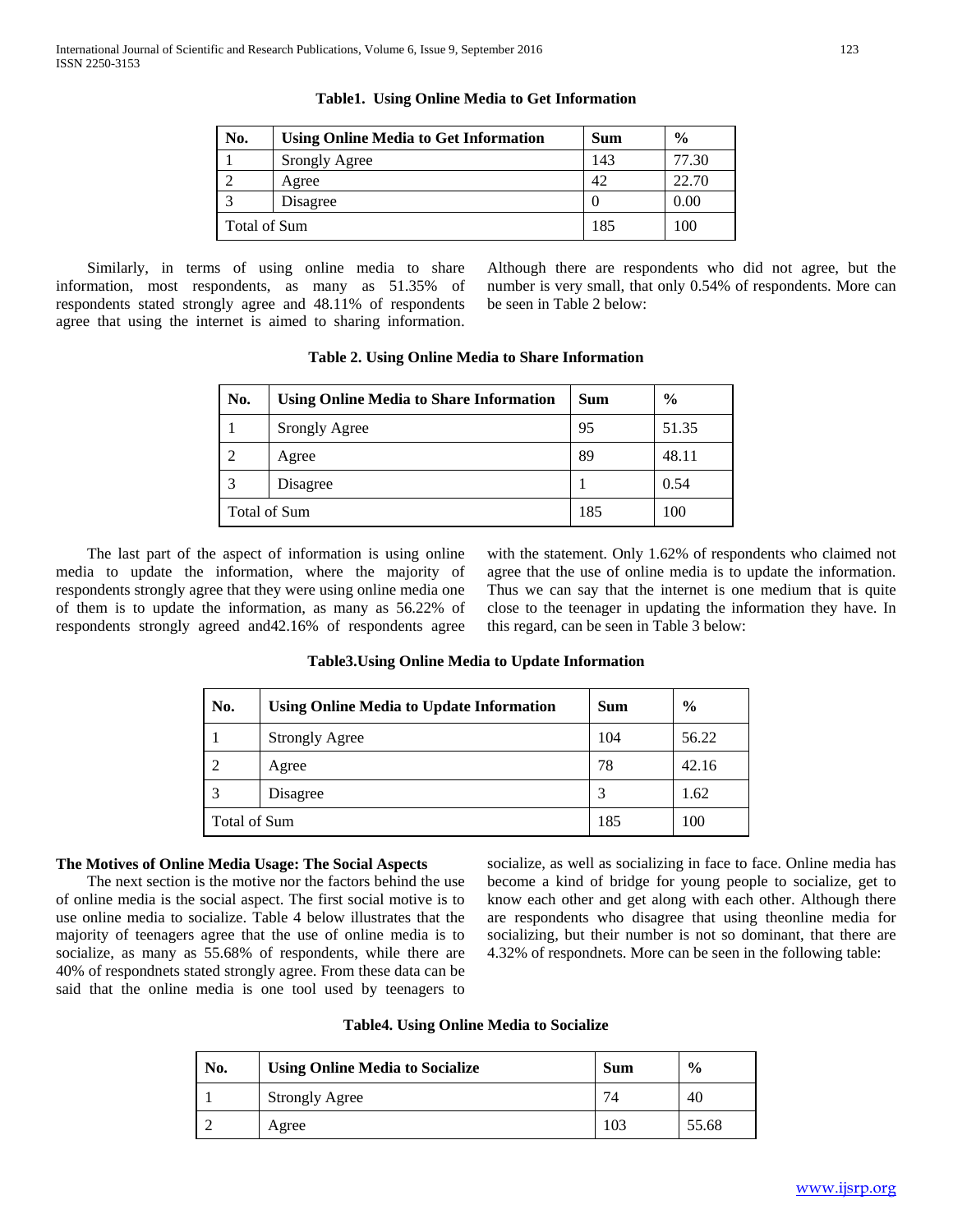| ັ            | $\mathbf{r}$<br>Disagree | O   | $\sim$<br>4.JZ |
|--------------|--------------------------|-----|----------------|
| Total of Sum |                          | 185 | 100            |

 A further element in the social aspect is use of online media to get the perception of others. According to the survey, data showed that as many as 68.65% of respondents were agreed and there are 22.70% of respondentsstrongly agreed with the statement. It can be said that the teenager as an individual also requires others to perceive who they are and the perception others have about themselves is important. One is by make the process of communication through online media. As stated by Mead (1934) and Sullivan (1953) that someone in seeing himself also do what is called as reflected appraisal process (Mead, 1934; Sullivan, 1953).

 In this process of individual self-reflection by observing or imagining what others say about themselves. In this way a child is said by his parents that they are talented, fun, and fat will be thinking about him as what people are saying these parents. Cooley (1902) described this process in terms of the looking glass self. The process of obtaining this self-perception also involves a social process in which in the social process of someone getting information about him from other people (Gaines, Jr., 2007). Since the discovery of the new media made possible by the internet, then this process can also be done online. Although there are those who disagree with the statement, but there are only 8.65% of respondnets. More can be seen in Table 5 below:

| No. | <b>Using Internet to Get Perception of Others</b> | <b>Sum</b> | $\frac{0}{0}$ |
|-----|---------------------------------------------------|------------|---------------|
|     | <b>Strongly Agree</b>                             | 42         | 22.70         |
|     | Agree                                             | 127        | 68.65         |
| 3   | Disagree                                          | 16         | 8.65          |
|     | Total of Sum                                      |            | 100           |

# **Table 5. Using Internet to Get Perception of Others**

 Other elements that are part of social aspects in the use of online media for teenagers is to broaden their horizons, as many as68.65% of respondnets stated strongly agree and30.81% respondents were agreed with the statement. Aligned with this aspect of the information that has been presented in the previous section above, online media are used to add information; this

section also states that most teenagers are using online media to broaden their horizons. It can be said that expanding the horizons here is in addition to the information also to communicate or socialize with others. As illustrated in Table 6 below:

| No.                 | <b>Using Online Media to Broaden the Horizons</b> | <b>Sum</b> | $\frac{6}{9}$ |
|---------------------|---------------------------------------------------|------------|---------------|
|                     | <b>Strongly Agree</b>                             | 127        | 68.65         |
|                     | Agree                                             | 57         | 30.81         |
|                     | Disagree                                          |            | 0.54          |
| <b>Total of Sum</b> |                                                   | 185        | 100           |

#### **Table6. Using Online Media to Broaden the Horizons**

 In addition to these matters above, in a social context that reinforces personal identity also needs to be done in the process of socialization. Online media is also recognized as one of mediums that used by teenagers to strengthening the personal identity they were, which is 58.38% of respondnets agreed with the statement and 19.46% of respondents strongly agreed. Interesting things that can be seen from the data that shows that there are 22.16% of respondents who did not agree that the use of online media background with a motive to strengthen personal identity. This indicates that there are some teenagers who do not too openly show their identity, particularly through online media.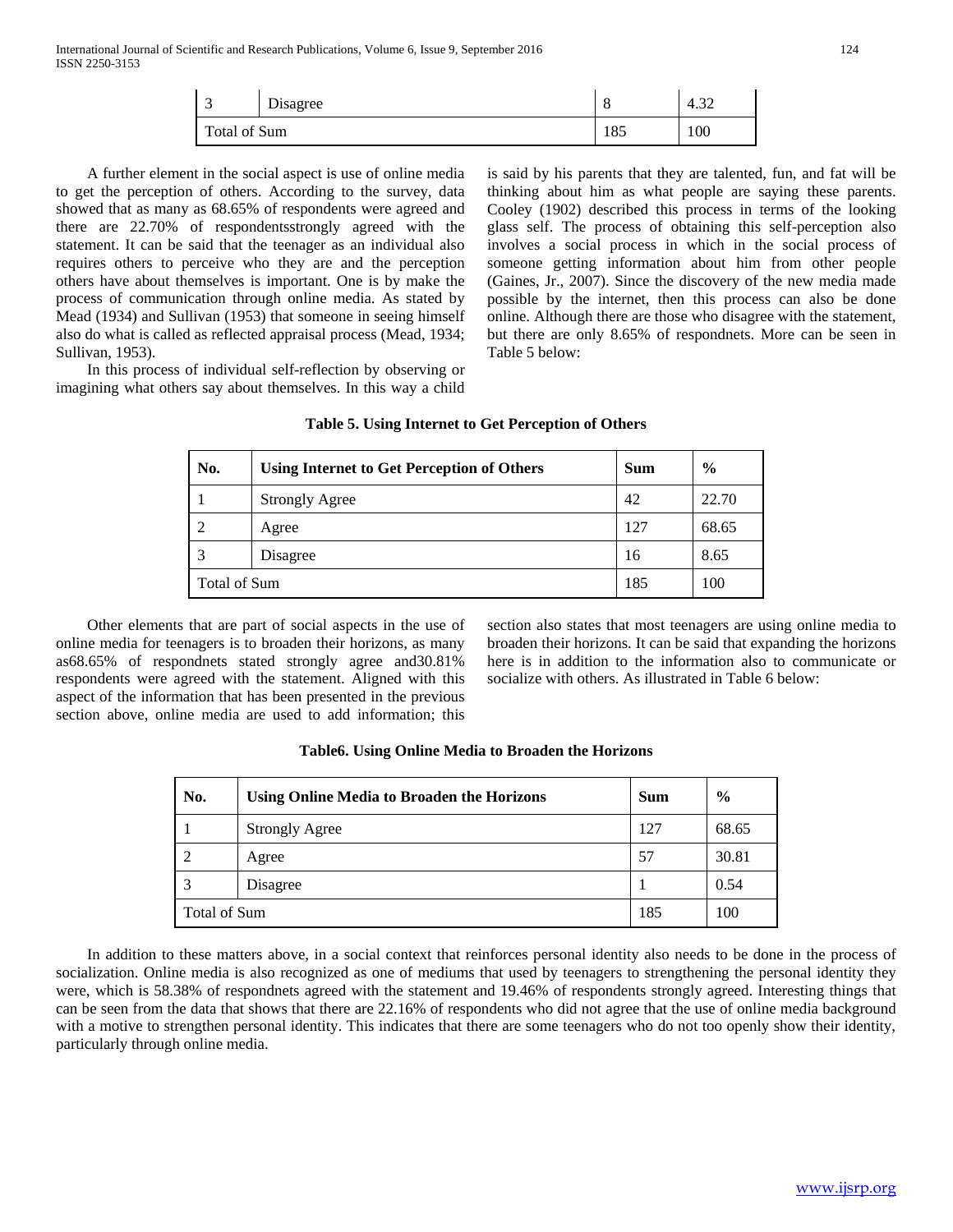| No.          | <b>Using Online Media to Strengthen Personal Identity</b> | <b>Sum</b> | $\frac{6}{6}$ |
|--------------|-----------------------------------------------------------|------------|---------------|
|              | <b>Strongly Agree</b>                                     | 36         | 19.46         |
| 2            | Agree                                                     | 108        | 58.38         |
| 3            | Disagree                                                  | 41         | 22.16         |
| Total of Sum |                                                           | 185        | 100           |

## **Table7. Using Online Media to Strengthen Personal Identity**

 As with the motive using online media to get acquainted with new friends, where most of the teenagers admitted to agree to that. A total of 58.11% of respondents agreed and there are 20% of respondents stated strongly agree.

| No.                 | <b>Using Online Media to Get Acquainted with New Friends</b> | <b>Sum</b> | $\frac{6}{6}$ |
|---------------------|--------------------------------------------------------------|------------|---------------|
|                     | <b>Strongly Agree</b>                                        | 37         | 20            |
| $\mathfrak{D}$      | Agree                                                        | 126        | 58.11         |
| 3                   | Disagree                                                     | 22         | 11.89         |
| <b>Total of Sum</b> |                                                              | 185        | 100           |

**Table 8. Using Online Media to Get Acquainted with New Friends**

 It is also consistent with the data in Table 5, which explains that there are 22.16% of respondents who use online media to surf on the social media of friendship network. This does not include the data using that particular social media with at once using with the other media as well. Online media has brought everyone through social media of friendship network, is much easier and faster, and it is also part of the activities of social interaction of teenagers.

 Associated with the personal aspect, it can be seen from Table 9 below that most teenagers or as many as 56.76% of respondents agreed that the use of online media is motivated to gain personal satisfaction. Online media is a personal media but in addition can be used personally and can also include the social matters even more extensive things. Through online media, every individual can perform social activities at once personal communication, even the activity of mass communication.

# **The Motives of Online Media Usage: The Personal Aspect**

| No.                 | <b>Using Online Media for Personal Satisfaction</b> | <b>Sum</b> | $\frac{6}{9}$ |
|---------------------|-----------------------------------------------------|------------|---------------|
|                     | <b>Strongly Agree</b>                               | 44         | 23.78         |
| 2                   | Agree                                               | 105        | 56.76         |
|                     | Disagree                                            | 36         | 19.46         |
| <b>Total of Sum</b> |                                                     | 185        | 100           |

**Table 9. Using Online Media for Personal Satisfaction**

 Based on the above table as well, though there are teenagers who do not agree that using the internet to obtain personal satisfaction, but is still less is compared with those who agree and strongly agree, that only 19.46% of respondents.

## **The Motives of Online Media Usage: The Entertainment Aspect**

 The last aspect of the teenagers' motive in using online media is the entertainment aspect. In terms of using online media

for entertainment in the context through video and images, in table 10 below can be seen that there were 107 people (57.84%) who agreed and 63 (34.05%) stated strongly agree. That is, mostly teenagers, in addition to using online media as a medium of getting information, social interaction and personal satisfaction, the online media is also used for entertainment. As other media, online media also fulfill these four aspects of the motive in its use by society, especially teenagers.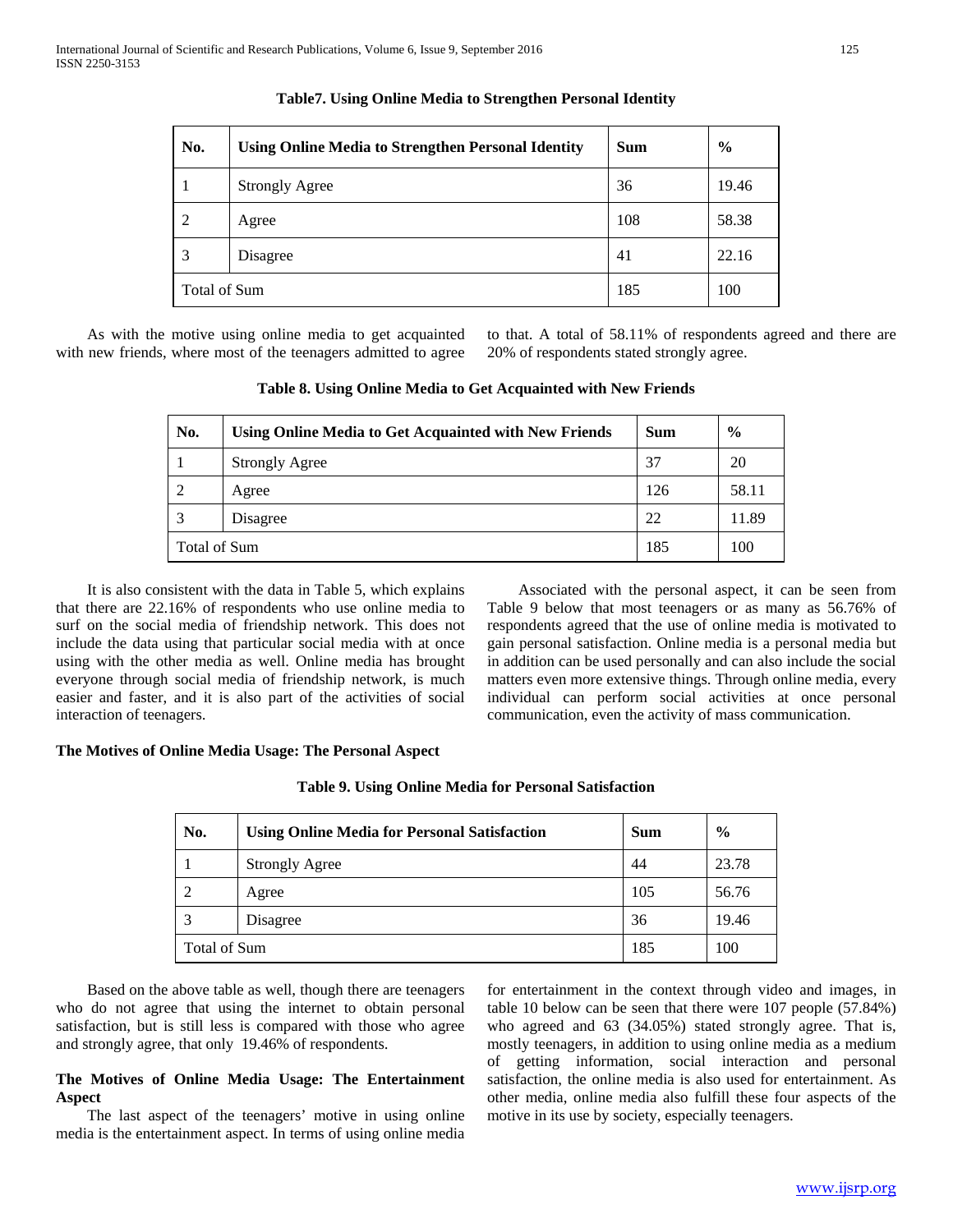| No.                 | Using Online Media to Get Entertainment through<br><b>Videos and Pictures</b> | <b>Sum</b> | $\frac{0}{0}$ |
|---------------------|-------------------------------------------------------------------------------|------------|---------------|
|                     | <b>Strongly Agree</b>                                                         | 63         | 34.05         |
| 2                   | Agree                                                                         | 107        | 57.84         |
| 3                   | Disagree                                                                      | 15         | 8.11          |
| <b>Total of Sum</b> |                                                                               | 185        | 100           |

## **Table 10.Using Online Media to Get Entertainment through Videos and Pictures**

## **Opinion Regardingthe Impact of Online Media**

 After knowing the various motivesof the teenagers in using online media, the next part is to conduct the relevant opnion confirmationamong teenagers of the impact of online media usage among them, particularly related to the negative impact, both on individuals, and on society.

 Table 11 below provides insight that most teens realize that online media can actually be a negative impact for them, as many as 91.89 of respondents claim to be aware of it. That is, when they were use online media are motivated by a variety of motive above, they are also aware that what they do could potentially get the negative impact.

## **Opinion Regarding the Impact of Online Media to the Individuals**

## **Table11.Opinion Regarding the Impact of Online Media to the Individuals**

| No. | Do you aware that the Online Media Can Bring<br><b>Negative Impacts to Its Users</b> | Sum | $\frac{6}{9}$ |
|-----|--------------------------------------------------------------------------------------|-----|---------------|
|     | Yes                                                                                  | 170 | 91.89         |
|     | N <sub>0</sub>                                                                       |     | 8.11          |
|     | Total of Sum                                                                         |     | 100           |

 So it was related to the data presented in Table 12 below which illustrates that as many as 69.19% of respondnets stated that online media can affect their knowledge and understanding in a scale that is quite alarming and as many as18.38% of respondentas found similar in scale very worrying. That is, most of the teenagers realized that online media, if used intelligently and wisely it will impact quite worrying.

| Tabel 12. Opinion Regarding Online Media Impact to the Individuals' Knowledge and Understanding |  |  |  |  |
|-------------------------------------------------------------------------------------------------|--|--|--|--|
|-------------------------------------------------------------------------------------------------|--|--|--|--|

| No.                 | Opinion Regarding Online Media Impact to the<br><b>Individuals' Knowledge and Understanding</b> | <b>Sum</b> | $\frac{0}{0}$ |
|---------------------|-------------------------------------------------------------------------------------------------|------------|---------------|
|                     | Very Alarming                                                                                   | 34         | 18.38         |
| $\overline{2}$      | <b>Ouite Alarming</b>                                                                           | 128        | 69.19         |
| 3                   | Not Alarming                                                                                    | 23         | 12.43         |
| <b>Total of Sum</b> |                                                                                                 | 185        | 100           |

 The table below gives an overview of the opinion of respondents regarding the impact of online media in influencing individuals' attitudes and consciousness. According to the table 13 can be seen that 60.54% ofrespondents admitted that online media can affect the attitudes and awareness of people on a scale that quite alarming and there are 35.14% of respondents who

stated this in a very alarming scale. That is, they have the opinion that online media has the potential to bring a negative impact to the individual in a deeper level, the attitudes and awareness. Majority of teenagers realized that the online media they use can affect their attitudes and awareness.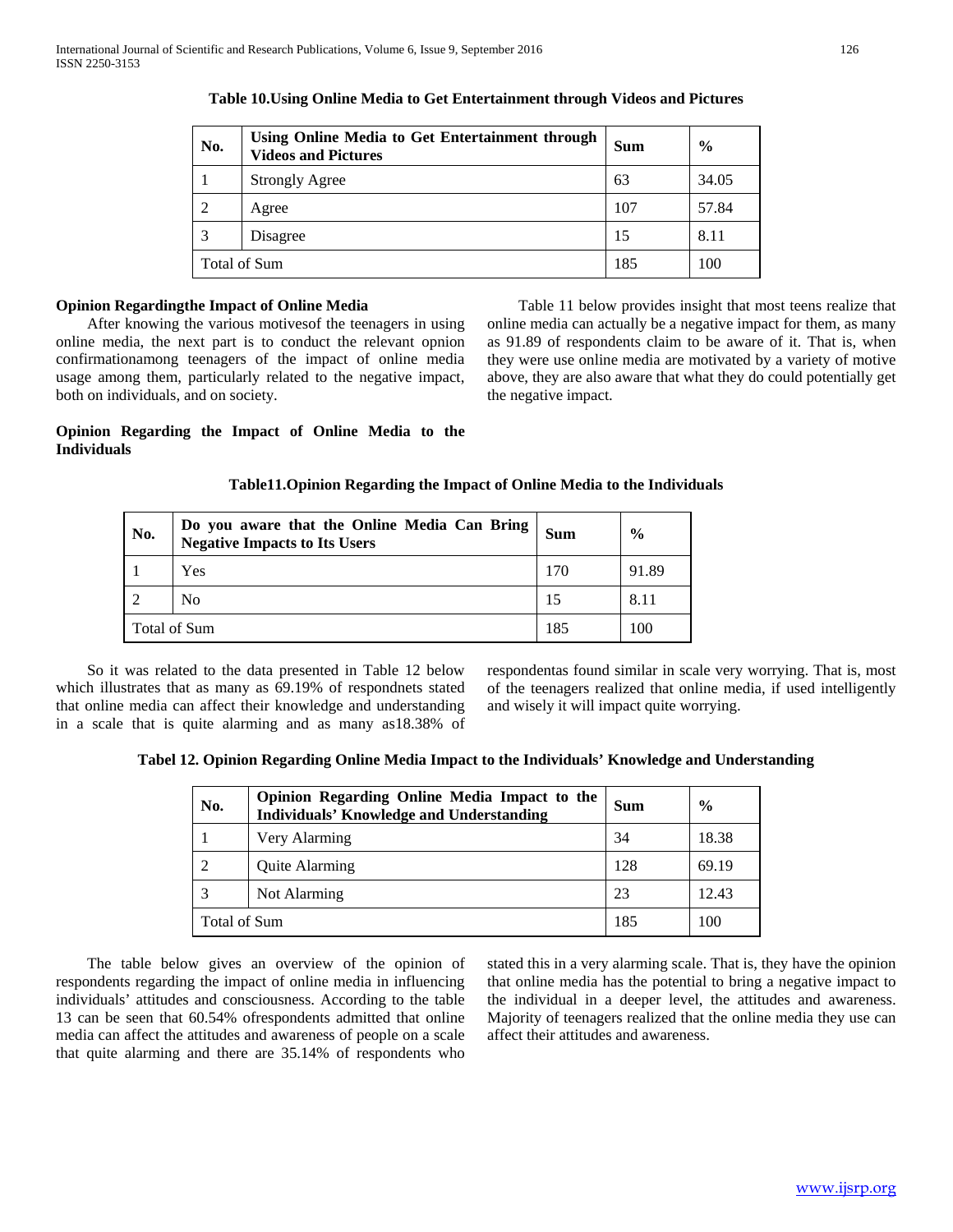| No.            | Opinion Regarding the Impact of Online Media to<br><b>Individuals' Attitudes and Consciousness</b> | Sum | $\frac{6}{9}$ |
|----------------|----------------------------------------------------------------------------------------------------|-----|---------------|
|                | Very Alarming                                                                                      | 65  | 35.14         |
| $\overline{c}$ | Quite Alarming                                                                                     | 112 | 60.54         |
|                | Not Alarming                                                                                       | 8   | 4.32          |
|                | Total of Sum                                                                                       |     | 100           |

**Table 13. Opinion Regarding the Impact of Online Media to Individuals' Attitudes and Consciousness**

 When viewed as more deeply, which is related to the impact of online media in influencing the behavior of individuals, the reality is not much different. Majority of teenagers believe that the impact of online media can affect individual behavior is alarming, as many as 53.51% of respondnets stated so and as

many as 41.62% of respondents who stated in a very alarming scale. Although there is an opinion in the scale that is not alarming, but the number is very few that are 4.86% of respondents only.

| Table 14. Opinion Regarding the Impact of Online Media to Individuals' Behaviour |  |  |
|----------------------------------------------------------------------------------|--|--|
|                                                                                  |  |  |

| No.    | Opinion Regarding the Impact of Online Media to<br><b>Individuals' Behaviour</b> | Jumlah | $\frac{6}{9}$ |
|--------|----------------------------------------------------------------------------------|--------|---------------|
|        | Very Alarming                                                                    | 77     | 41.62         |
| 2      | <b>Quite Alarming</b>                                                            | 99     | 53.51         |
|        | Not Alarming                                                                     | 9      | 4.86          |
| Jumlah |                                                                                  | 185    | 100           |

 In terms of respondents' opinion on the impact of online media, mostly teenagers found online media can impact it alarmingly and partly found very alarming, both the impact on the knowledge, awareness, attitudes, and behavior of individuals, including the respondent's themselves.

**Opinion Reagarding the Impact of Media Online to the Society**

 In terms of online media impact on society, then in this section conducted a survey that includes teenagers' opinion about the impact of online media on social, cultural, political and economic conditions. Table 15 below illustrates the opinion of adolescents in relation to online media impact on social life. The data shows that there are 57.84% of respondents believed that online media can affect the social life on a scale that is quite alarming.

| No.                 | <b>OpinionRegarding Online Media Impact to the Social Life</b> | <b>Sum</b> | $\frac{6}{6}$ |
|---------------------|----------------------------------------------------------------|------------|---------------|
|                     | Very Alarming                                                  | 60         | 32.43         |
|                     | Quite Alarming                                                 | 107        | 57.84         |
| 3                   | Not Alarming                                                   | 18         | 9.73          |
| <b>Total of Sum</b> |                                                                | 185        | 100           |

**Table 15. OpinionRegarding Online Media Impact to the Social Life**

 Slightly different from what is obtained from the table above, when seen at the data in Table 16, in fact, most of the respondents think that online media can impact the culture on a scale that is very worrying, as many as 49.19% of respondents and as many as 43.24 % of respondents believed that online media can impact the culture on a scale that is is quite alarming. That is, the teenagers realized that the culture of the local society

can be potentially be eroded by the presence of online media. It stands to reason, given the content of online media that been very diverse, especially those who come from outside the country, plus the use of online media are quite frequent and intense, especially among teenagers.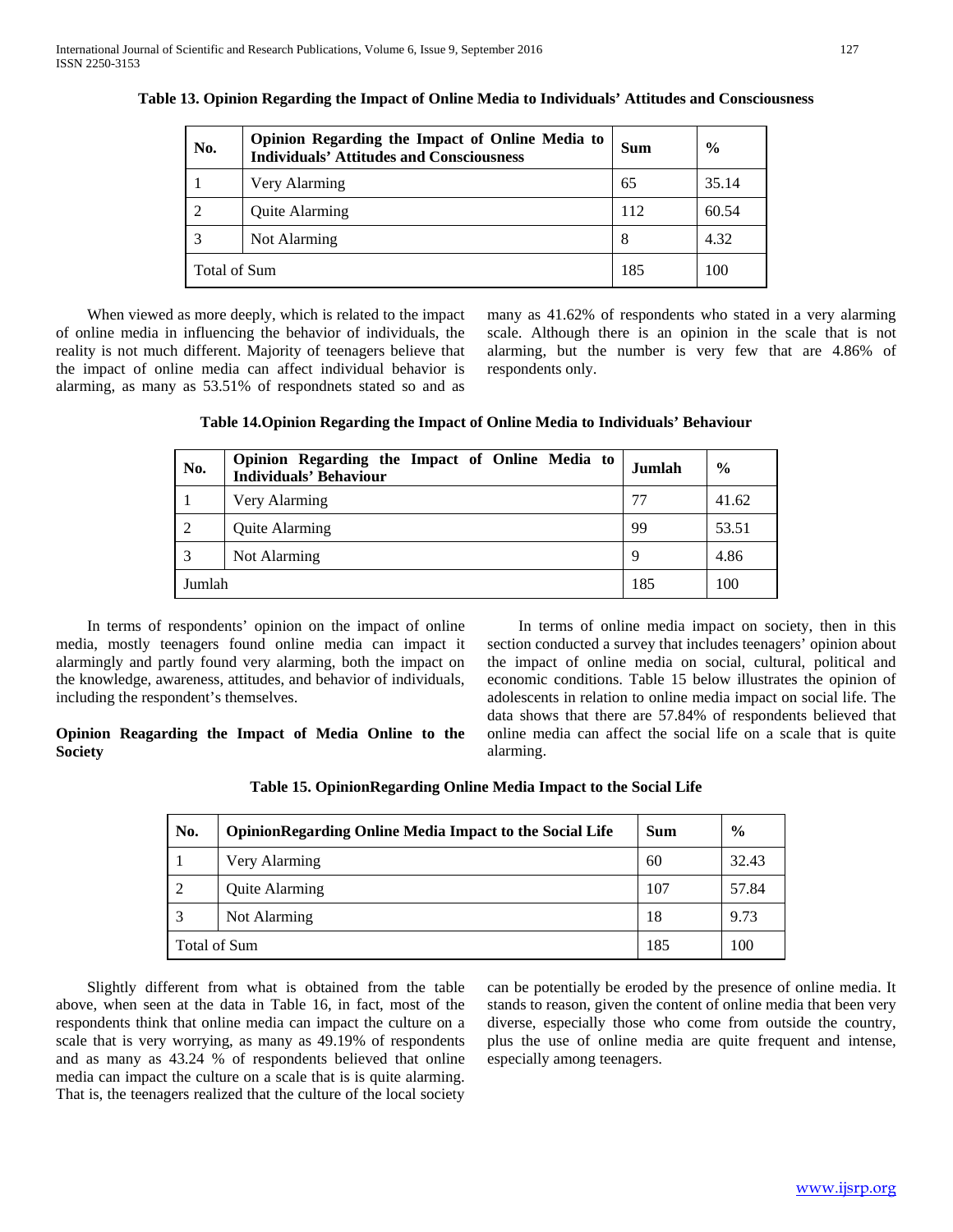| No. | Opinion Regarding Online Media Impact to the<br><b>Local Culture</b> | <b>Sum</b> | $\frac{6}{6}$ |
|-----|----------------------------------------------------------------------|------------|---------------|
|     | Very Alarming                                                        | 91         | 49.19         |
| 2   | Quite Alarming                                                       | 80         | 43.24         |
| 3   | Not Alarming                                                         | 14         | 7.57          |
|     | <b>Total of Sum</b>                                                  | 185        | 100           |

**Table16. Opinion Regarding Online Media Impact to the Local Culture**

 Related with teenagers' opinion on the impact of online media to the political process, the majority of teenagers stated that the impact is quite alarming, as many as 58.38% of respondnets stated so. Meanwhile, there are 20.54% of respondents who stated in quite alarming scale, and there are 21.08 of respondents which believe on a scale that is not alarming. Positively, it can be said that at this time the online media have also become part of the political life, particularly in Indonesia. The teenagers found online media presence is not alarming for the political life. It is because,they also may obtain information about the political processthrough online media. More can be seen in Table 17 below:

# **Table 17. Opinion Regarding the Impact of Online Media to Political Process**

| No. | <b>Opinion Regarding the Impact Of Online Media To The Political Process</b> | Sum | $\frac{6}{9}$ |
|-----|------------------------------------------------------------------------------|-----|---------------|
|     | Very Alarming                                                                | 38  | 20.54         |
| 2   | Quite Alarming                                                               | 108 | 58.38         |
|     | Not Alarming                                                                 | 39  | 21.08         |
|     | Total of Sum                                                                 |     | 100           |

 The last aspect related to the impact of online media on society is on the impact of online media on economic conditions. Can be seen in Table 18 most teenagers found online media impact is quite alarming for the economy, as many as 32.97% of respondents. The interesting point was found that there are quite a lot of respondents stating that online media does not impact alarming for the economy, as many as32.97% of respondents.

That is, there is a sizeable portion of teenagers who believe that online media can actually help support the economy, so that its presence does not have to worry about. Meanwhile, although there are teenagers who believe that online media can be very worrying impact on economic life, but the number is not too large, that only16.22% of respondents.

| No. | <b>Opinion Regarding the Impact of Online Media to Economic Condition</b> | Sum | $\frac{6}{6}$ |
|-----|---------------------------------------------------------------------------|-----|---------------|
|     | Very Alarming                                                             | 30  | 16.22         |
| 2   | Quite Alarming                                                            | 94  | 50.81         |
| 3   | Not Alarming                                                              | 61  | 32.97         |
|     | <b>Total of Sum</b>                                                       |     | 100           |

## **Online Media Literacy**

 After knowing the motives or factors behind teenagers in using online media and teenagers' opinion related to the impact of online media to on individuals, social life, culture, politics and economy, next is to confirm whether it is necessary to do a media literacy, in this case isonline media literacy for the teeneagers. Do the teenagers feel that it is necessary for them to know and understand how to use the internet media wisely and intelligently? From table 19 below can be seen that most teenagers, which is76.22% of respondentas stated that they need to know and understand how to use online media wisely and intelligently.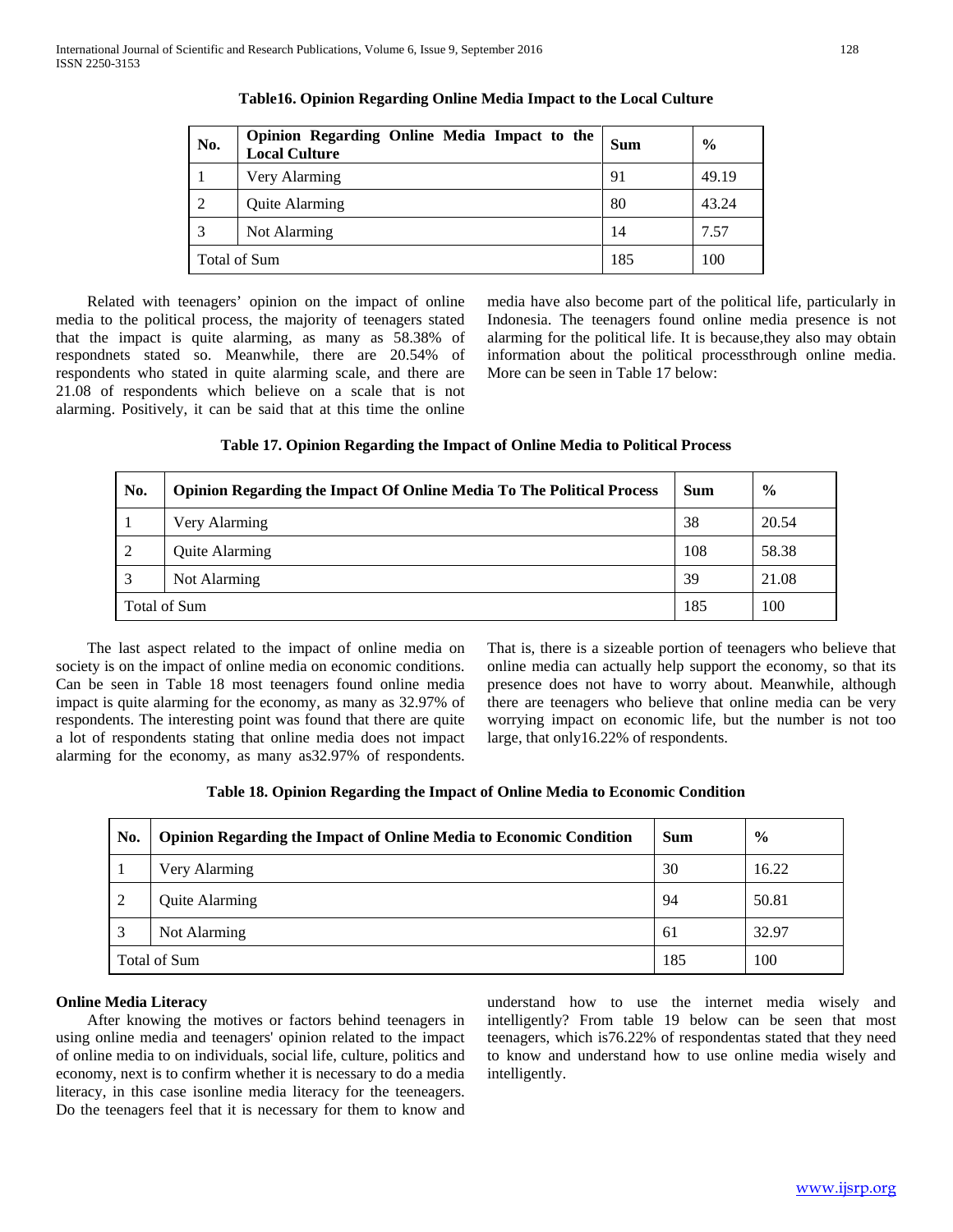| No.          | It is Necessary to Have Some Knowledge and Understanding How<br>to Use Online Media Wisely and Intelligently | <b>Sum</b> | $\frac{0}{0}$ |
|--------------|--------------------------------------------------------------------------------------------------------------|------------|---------------|
|              | Yes                                                                                                          | 141        | 76.22         |
| 2            | N <sub>0</sub>                                                                                               | 44         | 23.78         |
| Total of Sum |                                                                                                              | 185        | 100           |

## **Table 19. Online Media Literacy**

 That is, the teenagers thought that they need to get advice and guidance on how to make online media as a 'friendly media' in their personal and social life. In other words, education and training on online media literacy is necessary for them to follow.The last part of this study is related to the way or method that is considered as the most convenient and appropriate in knowing how to use online media wisely and intelligently. Based

on the data which can be seen in Table 20 below, it is known that the majority of teenagers stated that the easiest way and the appropriate is through a combination of learning such as in the classroom, through discussions and using audio visual media, as many as63.24 % of respondents stated so.

**Table 20.Methods that Considered the Easiest and Most Appropriate to Know in Using Online Media Wisely and Intelligently**

| No.            | Methods that Considered the Easiest and Most Appropriate<br>to Know in Using Online Media Wisely and Intelligently | <b>Sum</b>     | $\frac{0}{0}$ |
|----------------|--------------------------------------------------------------------------------------------------------------------|----------------|---------------|
| 1              | Learning such as in the classroom                                                                                  | 31             | 16.76         |
| $\mathfrak{D}$ | <b>Discussion</b>                                                                                                  | 19             | 10.27         |
| 3              | Using Ausio Visual Media                                                                                           | 6              | 3.24          |
| 4              | The combination of learning such as in the classroom,<br>discussion and using ausio visual media                   | 117            | 63.24         |
| 5              | Self learning                                                                                                      | 3              | 1.62          |
| 6              | The combination of learning such as in the classroom and using<br>ausio visual media                               | $\overline{2}$ | 1.08          |
| 7              | The combination of discussion and using ausio visual media                                                         | 1              | 0.54          |
| 8              | The combination of learning such as in the classroom and<br>discussion                                             | 5              | 2.70          |
| 9              | No answer                                                                                                          | 1              | 0.54          |
| Total of Sum   |                                                                                                                    | 185            | 100           |

 Nevertheless, there are some teenagers who stated that through learning in the classroom is considered the easiest and most appropriate, as many as 16.76% of respondents and as many as 10.27% of respondents stated that the discussion was the most convenient and appropriate method. But the number that most dominant is those who statedtheeasiest and appropriate method in knowing and understanding the use of online media intelligently and wisely is through a combination of learning such as classroom, discussion and through the use of audio-visual media.

## IV. DISCUSSION

 Data analysis above hasexplained that there are several motives or factors underlying the use of online media among teenagers, among them the aspects of information, social,

personal and entertainment. Based on the information aspect, the motive to obtain information is the most widely received a statement strongly agree, among two other motives, namely to share information and up dating the information. So it can be said that the main motive of the teenagers in using the Internet on this aspect is to get information.Related with teenagers' opinion on the impact of online media to individuals, it is known that among the impacts on knowledge, awareness and attitudes as well as online media impact on behavior, most teenagers found online media can be very alarming impact on the behavior of its users. Mass media including online media also has the potential to affect many users, both in knowledge and understanding (cognitive), awareness and attitudes (affective) and behaviors (behavioral) as stated by Nurudin (2007).

 Furthermore, in terms of social impact, the majority of teenagers believed that the use of online media can have an impact on the culture at quite alarming scale. The teenagers